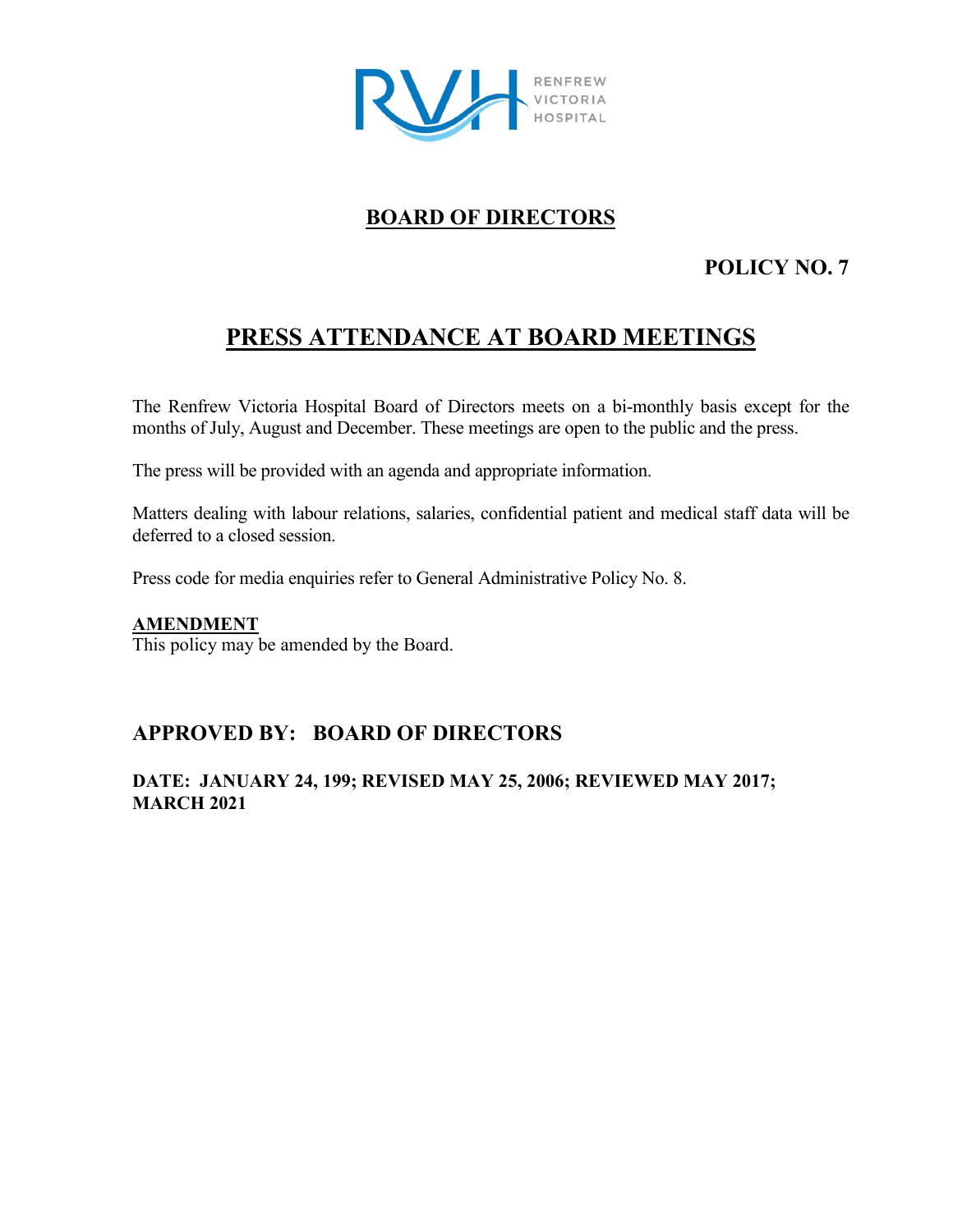

# **ADMINISTRATIVE POLICY**

## **GENERAL POLICY NO. 8**

## **PRESS CODE FOR RENFREW VICTORIA HOSPITAL**

Two of the most vital institutions in any community are its hospital and its news media. Co-operation between them should be strong and consistent, with understanding of each other's special needs.

Hospital representatives shall recognize the legal and ethical restrictions on the extent and type of information which may be released and will realize that the needs of the patient comes ahead of all others.

This news media code is a working guide for most institutions and will help to ensure an efficient working relationship between the Hospital and the news media.

The guidelines outlined here are appropriate whether the Hospital is responding to enquiries or initiating contact with the media.

#### **CONFIDENTIALITY**

Clinical records of a patient are classified "confidential" and cannot be divulged unless proper authorization from the patient or the President and Chief Executive Officer has been obtained.

Information acquired by employees, in the performance of their duties, regarding patients and their families must be held in strict confidence. Breaches of confidence or release of information by unauthorized personnel will result in disciplinary action. Information regarding the patient or family is NEVER given to the press or unauthorized persons. Such requests must be referred to the President and Chief Executive Officer or the Nursing Co-ordinator. Even the most innocent disclosure of information is an invasion of the privacy of patients and their families.

#### **AUTHORIZED HOSPITAL SPOKES PERSONS FOR MEDIA ENQUIRIES**

If it is decided that the information requested may be given by telephone, it is necessary to verify the enquirer's name and phone number by calling back.

#### **a) Police and Accident Cases of Public Record**

Cases which have been reported, or are reportable, to public authorities, such as police or fire departments. This would include cases of accidents occurring on the street or in other public places, or where a patient has been conveyed to Hospital by police or fire department transportation. Nursing Co-ordinator (in consultation with the investigating police force). (see Appendix A for procedural guidelines).

#### **b) Cases Other Than Those of Public Record**

Prominent personalities, deaths that may become coroner's cases. Nursing Co-ordinator unless specifically changed by the Chief Executive Officer in certain individual cases. (See Appendix B for procedural guidelines)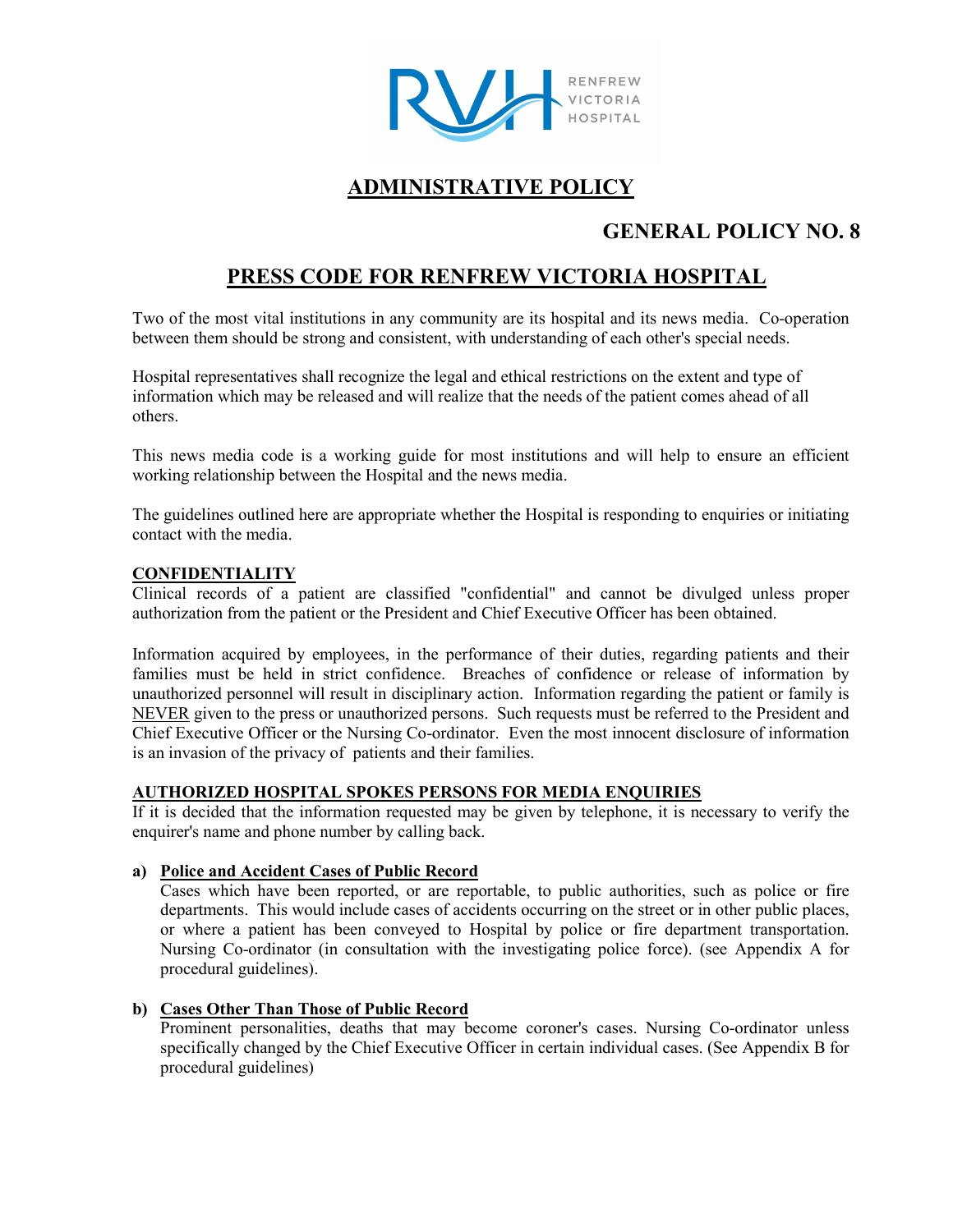#### **c) General News Coverage**

All media enquiries of a general nature should be referred to the President & Chief Executive Officer, or designate. Normally, enquiries of a general nature fall within the following categories:

- i) Board Policy Statements Spokesperson: Chief Executive Officer (or delegate)
- ii) General Hospital News Spokesperson: Chief Executive Officer (or delegate)
- iii) Departmental Function and Medical Activities Procedure: Clearance by the Chief Executive Officer;

Spokesperson: Vice-President or Department Head.

iv) Contributions/Donations - Spokesperson: Chief Executive Officer (or delegate)

In all cases of media enquiries by telephone under "General News Coverage", these are best handled by written statement or a pre-arranged personal interview.

#### **PHOTOGRAPHS AND INTERVIEWS OF PATIENTS**

No interviews or photographs of patients in Hospital by media representatives can take place without the written consent of the patient or guardian and without authorization of the President and Chief Executive Director or the Nursing Co-ordinator. Pictures may not be taken of unconscious patients. Police cases related photographs and interviews are co-ordinated by the President and Executive Director or Nursing Co-ordinator.

### **GUIDELINES FOR PHYSICIANS IN THEIR RELATIONS WITH THE MEDIA**

The College's position is that physicians are expected to comply with all of their existing professional expectations, including those set out in relevant legislation, codes of ethics, and College policies, when engaging in the use of social media platforms and technologies. The College of Physicians and Surgeons has formulated the following guidelines to be used by physicians.

These obligations are not unique to social media, but apply to medical practice in general, and must be met by all physicians. They are as follows:

- Comply with all legal and professional obligations to maintain patient privacy and confidentiality.
- Maintain appropriate professional boundaries with patients and those close to them.
- Maintain professional and respectful relationships with patients, colleagues, and other members of the health-care team.
- Comply with relevant legislation with respect to physician advertising.
- Comply with the law related to defamation, copyright, and plagiarism when posting content online.
- Avoid conflicts of interest.

In order to satisfy the above professional expectations while engaging in social media, it is recommended that physicians:

- 1. Assume that all content on the Internet is public and accessible to all.
- 2. Exercise caution when posting information online that relates to an actual patient, in order to ensure compliance with legal and professional obligations to maintain privacy and confidentiality. Bear in mind that an unnamed patient may still be identified through a range of other information, such as a description of their clinical condition, or area of residence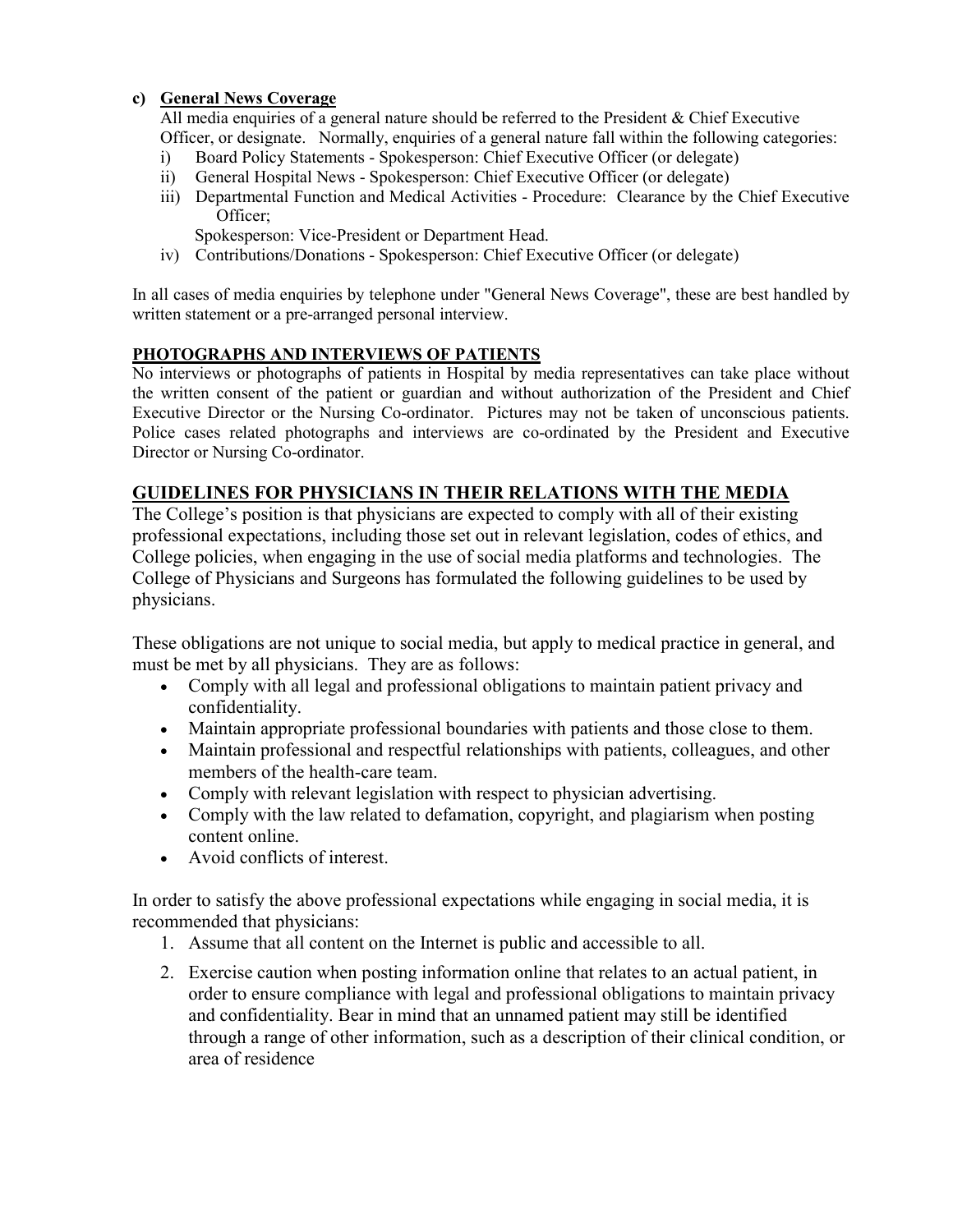- 3. Refrain from providing clinical advice to specific patients through social media. It is acceptable, however, to use social media to disseminate generic medical or health information for educational or information sharing purposes.
- 4. Protect their own reputation, the reputation of the profession, and the public trust by not posting content that could be viewed as unprofessional.
- 5. Be mindful of their Internet presence, and be proactive in removing content posted by themselves or others which may be viewed as unprofessional.
- 6. Refrain from establishing personal connections with patients or persons closely associated with them online, as this may not allow physicians to maintain appropriate professional boundaries and may compromise physicians' objectivity. It is acceptable to create an online connection with patients for professional purposes only.
- 7. Refrain from seeking out patient information that may be available online without prior consent.
- 8. Read, understand, and apply the strictest privacy settings necessary to maintain control over access to their personal information, and social media presence undertaken for personal purposes only.
- 9. Remember that social media platforms are constantly evolving, and be proactive in considering how professional expectations apply in any given set of circumstances.

**RESOLUTION THIS POLICY ACCEPTED BY THE MEDICAL ADVISORY COMMITTE OCTOBER, 1994, ESTABLISHED BY MANAGEMENT COMMITTEE JULY 1984, REVIEWED JUNE 1991, AUGUST 2001, OCTOBER 2011, JANUARY 2017, FEBRUARY 2021.**

Julia Coudran

Julia Boudreau, President & Chief Executive Officer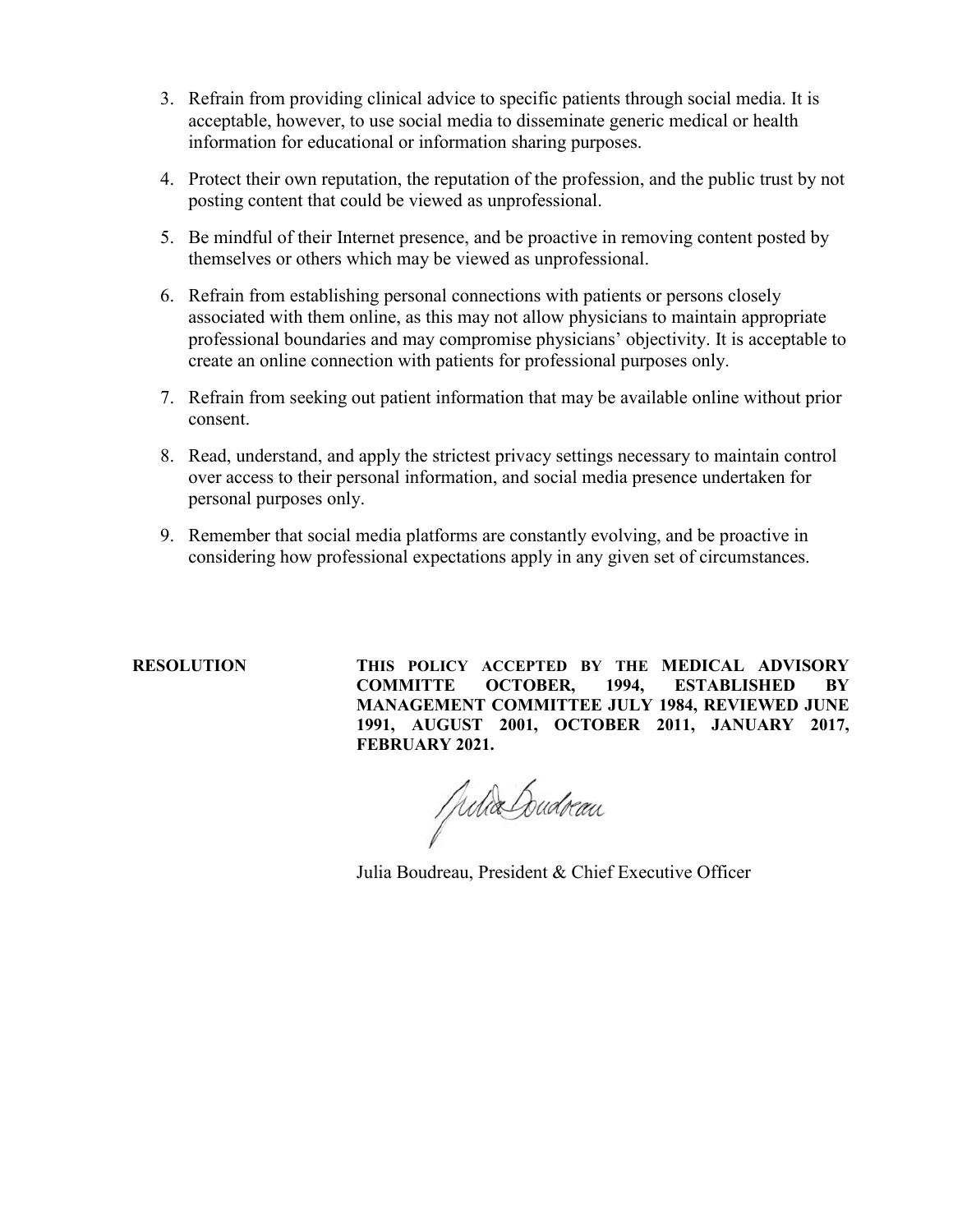

#### **POLICE AND ACCIDENT CASES OF PUBLIC RECORD**

*NOTE:The following guidelines are to be followed for release of information in consultation with the investigating police force.*

Provided the next-of-kin **have been notified**, the Hospital may release to the press the following information **without the consent** of the patient or guardian, except in the case of:

- $\triangleright$  sexual assault
- $\triangleright$  abortion
- $\triangleright$  drug addiction
- $\triangleright$  psychiatric problems
- $\triangleright$  emergency maternity cases

In these cases, the **general condition only** may be stated. **No identifying information** may be given.

- 1. **General Information**, if possible to obtain: address, age, time of arrival, sex, occupation
- 2. **General Condition, etc.**
	- **Good** vital signs are stable; patient is conscious and comfortable prognosis is either good or excellent
	- **Fair** vital signs within normal limits; patient is conscious and may be uncomfortable may have minor complications
	- **Serious** acutely ill with questionable prognosis vital signs may be unstable or not within normal limits.
	- **Critical** questionable prognosis there are major complications and death may be imminent.
- 3. **Nature of Accident** i.e. automobile, fire, fall may be stated if known no comment will be made regarding the **cause.**

#### **4. Nature of Injury or Illness**

- **Unconscious** - May be stated if so, but no cause be given
- **Fractures** If confirmed may be described as left or right, arm or leg, simple or compound. If not confirmed, state "injuries" not "suspected fractures".
- **Internal Injuries** It may be stated that there are internal injuries, e.g., ruptured spleen, but not the nature of, unless confirmed by physician.
- **Head Injuries** If fracture of skull definite, this may be stated, otherwise state "undetermined injuries to head". Do not state severity of prognosis.
- **Poisoning** In case of accidental poisoning, it may be stated that a patient is being treated for symptoms of food poisoning, carbon monoxide poisoning, etc., if confirmed by physician. No cause as to how it occurred may be given.
- **Burns**  It may be stated that the patient is suffering from burns and the parts and percentage of the body involved. The degree of burns may be stated, if physician agrees. The type of accident may be stated, if established.